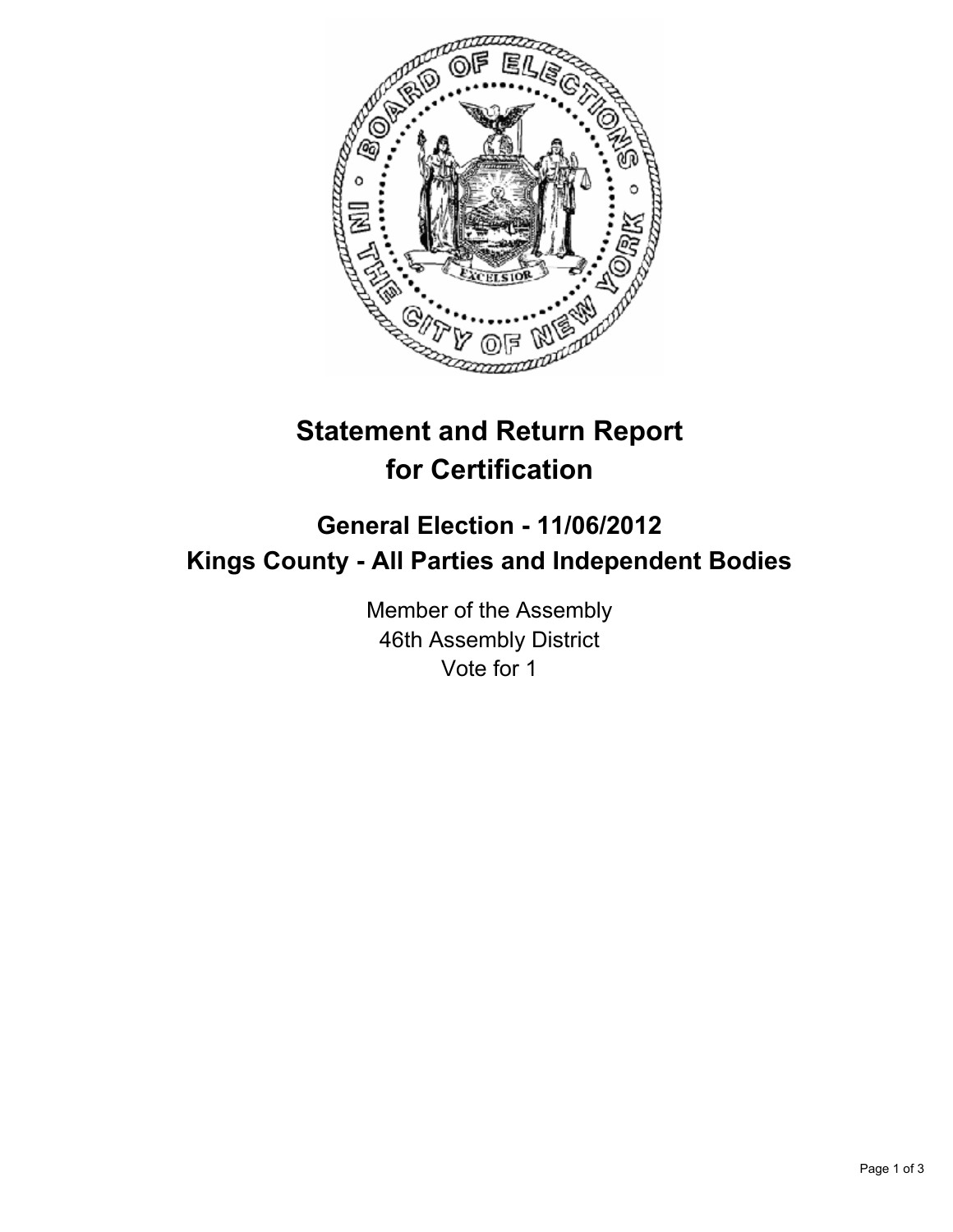

## **Assembly District 46**

| PUBLIC COUNTER                                           | 25,226         |
|----------------------------------------------------------|----------------|
| <b>EMERGENCY</b>                                         | 1              |
| ABSENTEE/MILITARY                                        | 960            |
| <b>FEDERAL</b>                                           | 202            |
| <b>SPECIAL PRESIDENTIAL</b>                              | 0              |
| <b>AFFIDAVIT</b>                                         | 6,419          |
| <b>Total Ballots</b>                                     | 32,808         |
| Less - Inapplicable Federal/Special Presidential Ballots | (202)          |
| <b>Total Applicable Ballots</b>                          | 32,606         |
| ALEC BROOK-KRASNY (DEMOCRATIC)                           | 15,194         |
| THOMAS A. MCCARTHY (REPUBLICAN)                          | 8,507          |
| THOMAS A. MCCARTHY (CONSERVATIVE)                        | 1,173          |
| ALEC BROOK-KRASNY (WORKING FAMILIES)                     | 822            |
| PATRICK DWYER (GREEN)                                    | 440            |
| BEN ARSELROD (WRITE-IN)                                  | 1              |
| DEAN DELIAMITS (WRITE-IN)                                | 1              |
| <b>GLEN NOCERA (WRITE-IN)</b>                            | 1              |
| IRIS FELS (WRITE-IN)                                     | $\overline{2}$ |
| LUCRETIA REGINA POTTER (WRITE-IN)                        | $\overline{2}$ |
| MAILINN AKEY (WRITE-IN)                                  | 1              |
| NICOLE MALLIOTAKS (WRITE-IN)                             | 1              |
| PHIL MCCRACKEN (WRITE-IN)                                | 1              |
| UNATTRIBUTABLE WRITE-IN (WRITE-IN)                       | 6              |
| <b>Total Votes</b>                                       | 26,152         |
| Unrecorded                                               | 6.454          |